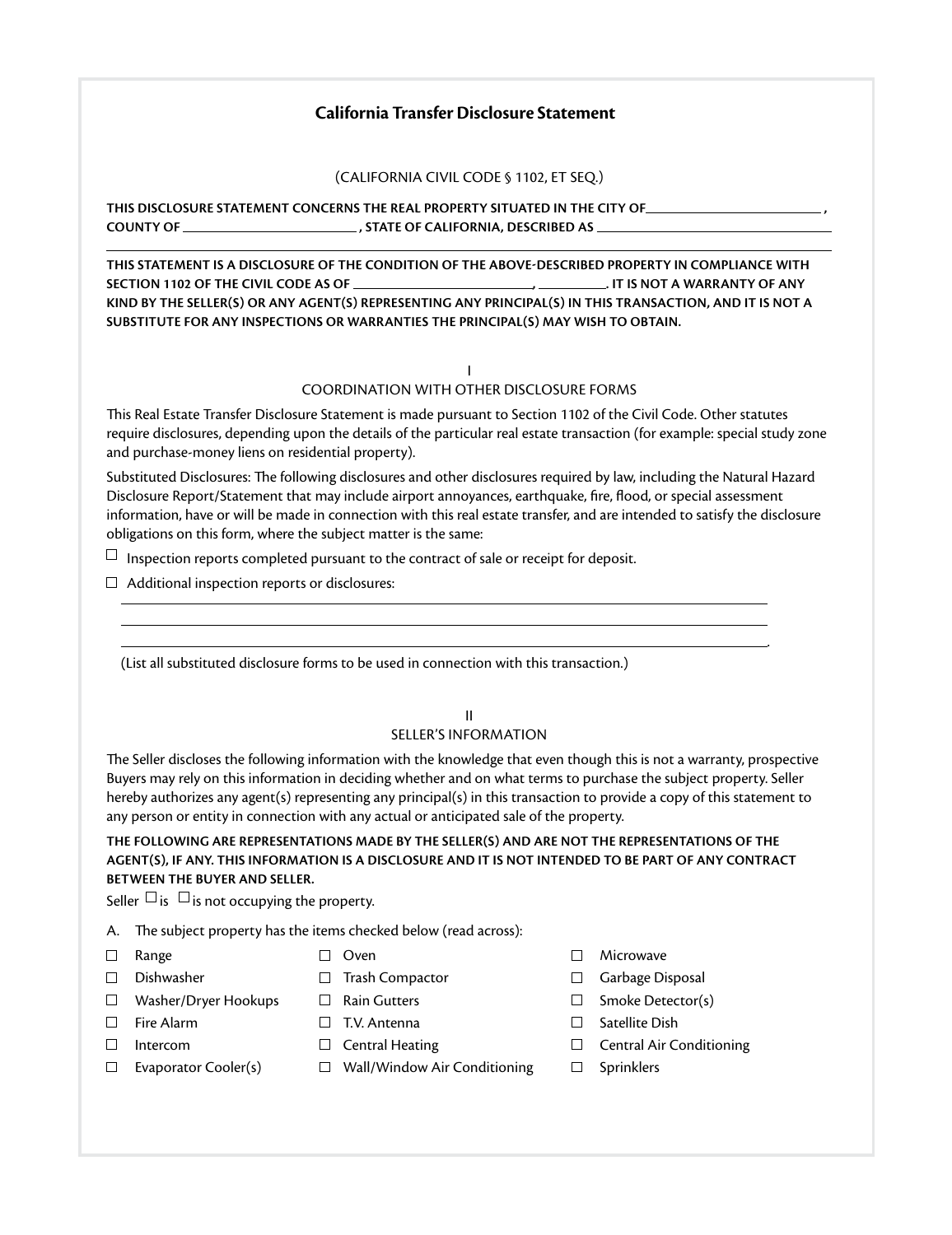| Septic Tank<br>⊔<br>Patio/Decking<br>Gazebo<br>$\perp$<br>⊔<br>⊔<br>Garage: □ Attached □ Not Attached □ Carport<br>Pool/Spa Heater: □ Gas □ Solar □ Electric<br>If yes, then describe. (Attach additional sheets if necessary.) | Pool □ Child Resistant Barrier*<br>Automatic Garage Door Opener(s)*<br>Water Heater: $\Box$ Gas $\Box$ Water Heater Anchored, Braced, or Strapped* $\Box$ Electric<br>$\Box$ Window Screens $\Box$ Window Security Bars $\Box$ Quick Release Mechanism on Bedroom Windows* | $\Box$ Sump Pump<br>$\Box$ Built-in Barbecue<br>$\Box$ Burglar Alarms<br>$\Box$ Spa $\Box$ Locking Safety Cover*<br>$\Box$ # of Remote Controls $\_\_$<br>Are there, to the best of your (Seller's) knowledge, any of the above that are not in operating condition? □ Yes □ No                                                                                                                                                                                                    |
|---------------------------------------------------------------------------------------------------------------------------------------------------------------------------------------------------------------------------------|----------------------------------------------------------------------------------------------------------------------------------------------------------------------------------------------------------------------------------------------------------------------------|------------------------------------------------------------------------------------------------------------------------------------------------------------------------------------------------------------------------------------------------------------------------------------------------------------------------------------------------------------------------------------------------------------------------------------------------------------------------------------|
|                                                                                                                                                                                                                                 |                                                                                                                                                                                                                                                                            |                                                                                                                                                                                                                                                                                                                                                                                                                                                                                    |
|                                                                                                                                                                                                                                 |                                                                                                                                                                                                                                                                            |                                                                                                                                                                                                                                                                                                                                                                                                                                                                                    |
|                                                                                                                                                                                                                                 |                                                                                                                                                                                                                                                                            |                                                                                                                                                                                                                                                                                                                                                                                                                                                                                    |
|                                                                                                                                                                                                                                 |                                                                                                                                                                                                                                                                            |                                                                                                                                                                                                                                                                                                                                                                                                                                                                                    |
|                                                                                                                                                                                                                                 |                                                                                                                                                                                                                                                                            |                                                                                                                                                                                                                                                                                                                                                                                                                                                                                    |
|                                                                                                                                                                                                                                 |                                                                                                                                                                                                                                                                            |                                                                                                                                                                                                                                                                                                                                                                                                                                                                                    |
|                                                                                                                                                                                                                                 |                                                                                                                                                                                                                                                                            |                                                                                                                                                                                                                                                                                                                                                                                                                                                                                    |
|                                                                                                                                                                                                                                 |                                                                                                                                                                                                                                                                            |                                                                                                                                                                                                                                                                                                                                                                                                                                                                                    |
|                                                                                                                                                                                                                                 |                                                                                                                                                                                                                                                                            |                                                                                                                                                                                                                                                                                                                                                                                                                                                                                    |
|                                                                                                                                                                                                                                 |                                                                                                                                                                                                                                                                            |                                                                                                                                                                                                                                                                                                                                                                                                                                                                                    |
|                                                                                                                                                                                                                                 |                                                                                                                                                                                                                                                                            |                                                                                                                                                                                                                                                                                                                                                                                                                                                                                    |
|                                                                                                                                                                                                                                 |                                                                                                                                                                                                                                                                            |                                                                                                                                                                                                                                                                                                                                                                                                                                                                                    |
|                                                                                                                                                                                                                                 |                                                                                                                                                                                                                                                                            |                                                                                                                                                                                                                                                                                                                                                                                                                                                                                    |
|                                                                                                                                                                                                                                 |                                                                                                                                                                                                                                                                            |                                                                                                                                                                                                                                                                                                                                                                                                                                                                                    |
|                                                                                                                                                                                                                                 |                                                                                                                                                                                                                                                                            |                                                                                                                                                                                                                                                                                                                                                                                                                                                                                    |
| $\Box$ Yes $\Box$ No If yes, check appropriate box(es) below.                                                                                                                                                                   |                                                                                                                                                                                                                                                                            |                                                                                                                                                                                                                                                                                                                                                                                                                                                                                    |
|                                                                                                                                                                                                                                 |                                                                                                                                                                                                                                                                            | $\Box$ Insulation                                                                                                                                                                                                                                                                                                                                                                                                                                                                  |
| $\Box$ Doors                                                                                                                                                                                                                    | $\Box$ Foundation                                                                                                                                                                                                                                                          | $\Box$ Slab(s)                                                                                                                                                                                                                                                                                                                                                                                                                                                                     |
| $\Box$ Walls/Fences<br>$\Box$ Other Structural Components (describe):                                                                                                                                                           | $\Box$ Electrical Systems                                                                                                                                                                                                                                                  | $\Box$ Plumbing/Sewers/Septics                                                                                                                                                                                                                                                                                                                                                                                                                                                     |
|                                                                                                                                                                                                                                 |                                                                                                                                                                                                                                                                            |                                                                                                                                                                                                                                                                                                                                                                                                                                                                                    |
|                                                                                                                                                                                                                                 |                                                                                                                                                                                                                                                                            |                                                                                                                                                                                                                                                                                                                                                                                                                                                                                    |
|                                                                                                                                                                                                                                 | $\Box$ Floors                                                                                                                                                                                                                                                              | B. Are you (Seller) aware of any significant defects/malfunctions in any of the following?<br>$\Box$ Exterior Walls<br>If any of the above are checked, explain. (Attach additional sheets if necessary.)<br>*This garage door opener or child resistant pool barrier may not be in compliance with the safety standards relating to automatic<br>reversing devices as set forth in Chapter 12.5 (commencing with Section 19890) of Part 3 of Division 13, or with the pool safety |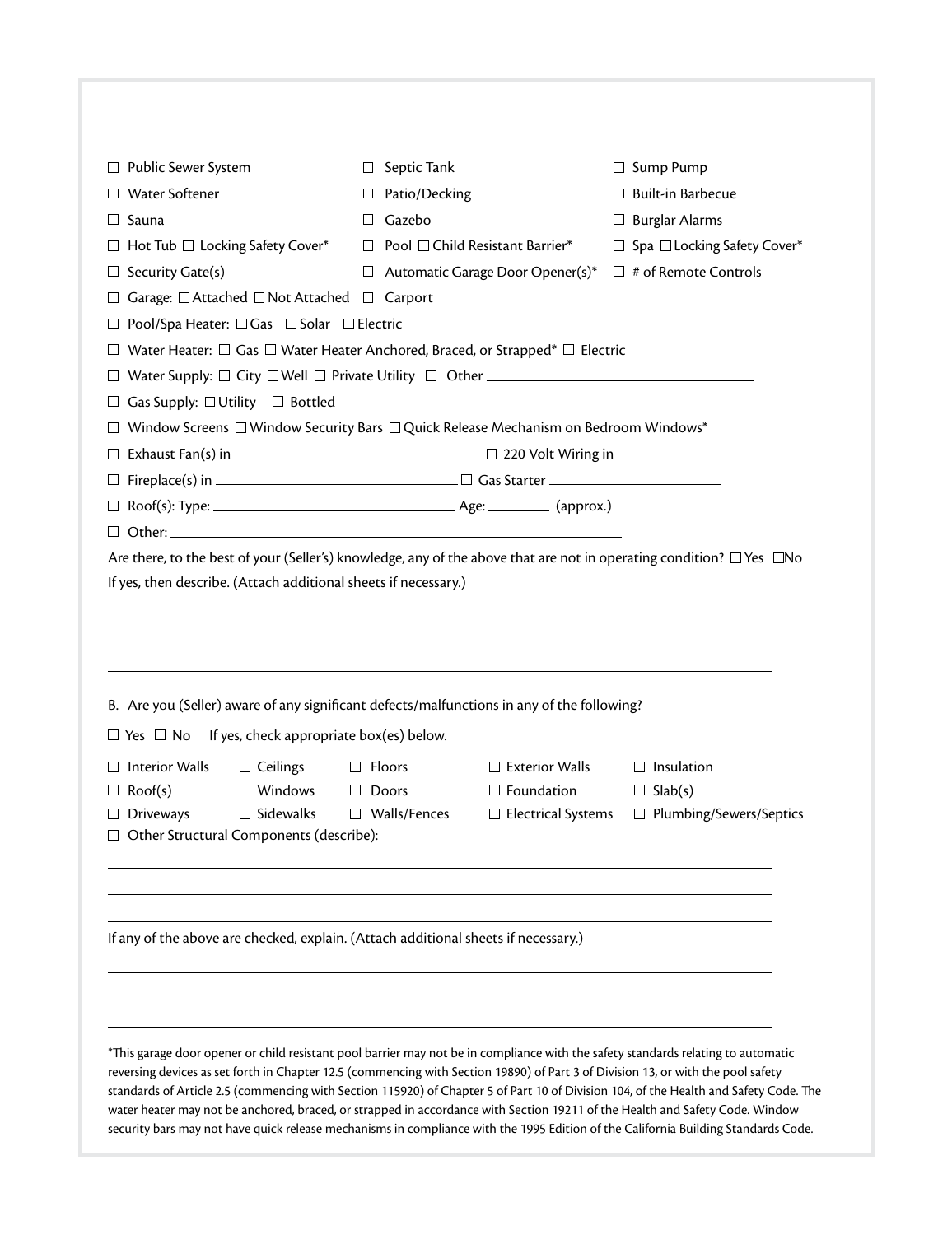### C. Are you (Seller) aware of any of the following:

| 1.  | Substances, materials, or products that may be an environmental hazard such<br>as, but not limited to, asbestos, formaldehyde, radon gas, lead-based paint, mold, fuel or<br>chemical storage tanks, and contaminated soil or water on the subject property.                                                  | $\Box$ Yes | $\Box$ No |
|-----|---------------------------------------------------------------------------------------------------------------------------------------------------------------------------------------------------------------------------------------------------------------------------------------------------------------|------------|-----------|
| 2.  | Features of the property shared in common with adjoining landowners, such as walls, fences,<br>and driveways, whose use or responsibility for maintenance may have an effect on the<br>subject property.                                                                                                      | $\Box$ Yes | $\Box$ No |
| 3.  | Any encroachments, easements, or similar matters that may affect your interest in the<br>subject property.                                                                                                                                                                                                    | $\Box$ Yes | $\Box$ No |
| 4.  | Room additions, structural modifications, or other alterations or repairs made without<br>necessary permits.                                                                                                                                                                                                  | $\Box$ Yes | $\Box$ No |
| 5.  | Room additions, structural modifications, or other alterations or repairs not in compliance<br>with building codes.                                                                                                                                                                                           | $\Box$ Yes | $\Box$ No |
| 6.  | Fill (compacted or otherwise) on the property or any portion thereof.                                                                                                                                                                                                                                         | $\Box$ Yes | $\Box$ No |
| 7.  | Any settling from any cause, or slippage, sliding, or other soil problems.                                                                                                                                                                                                                                    | $\Box$ Yes | $\Box$ No |
| 8.  | Flooding, drainage, or grading problems.                                                                                                                                                                                                                                                                      | $\Box$ Yes | $\Box$ No |
| 9.  | Major damage to the property or any other structures from fire, earthquake, floods, or landslides.                                                                                                                                                                                                            | $\Box$ Yes | $\Box$ No |
| 10. | Any zoning violations, nonconforming uses, or violations of "setback" requirements.                                                                                                                                                                                                                           | $\Box$ Yes | $\Box$ No |
| 11. | Neighborhood noise problems or other nuisances.                                                                                                                                                                                                                                                               | $\Box$ Yes | $\Box$ No |
| 12. | CC&Rs or other deed restrictions or obligations.                                                                                                                                                                                                                                                              | $\Box$ Yes | $\Box$ No |
| 13. | Homeowners' association that has any authority over the subject property.                                                                                                                                                                                                                                     | $\Box$ Yes | $\Box$ No |
| 14. | Any "common area" (facilities such as pools, tennis courts, walkways, or other areas co-owned<br>in undivided interest with others).                                                                                                                                                                          | $\Box$ Yes | $\Box$ No |
| 15. | Any notices of abatement or citations against the property.                                                                                                                                                                                                                                                   | $\Box$ Yes | $\Box$ No |
| 16. | Any lawsuits by or against the Seller threatening to or affecting this real property, including<br>any lawsuits alleging a defect or deficiency in this real property or "common areas"<br>(facilities such as pools, tennis courts, walkways, or other areas co-owned in undivided<br>interest with others). | $\Box$ Yes | $\Box$ No |
|     | If the answer to any of these is yes, explain (attach additional sheets if necessary): _                                                                                                                                                                                                                      |            |           |

Seller certifies that the information herein is true and correct to the best of the Seller's knowledge as of the date signed by the Seller.

| Seller | ∽<br>Dale |
|--------|-----------|
| Seller | –<br>Da.  |

III

Agent's Inspection Disclosure (Listing Agent)

(To be completed only if the Seller is represented by an agent in this transaction.)